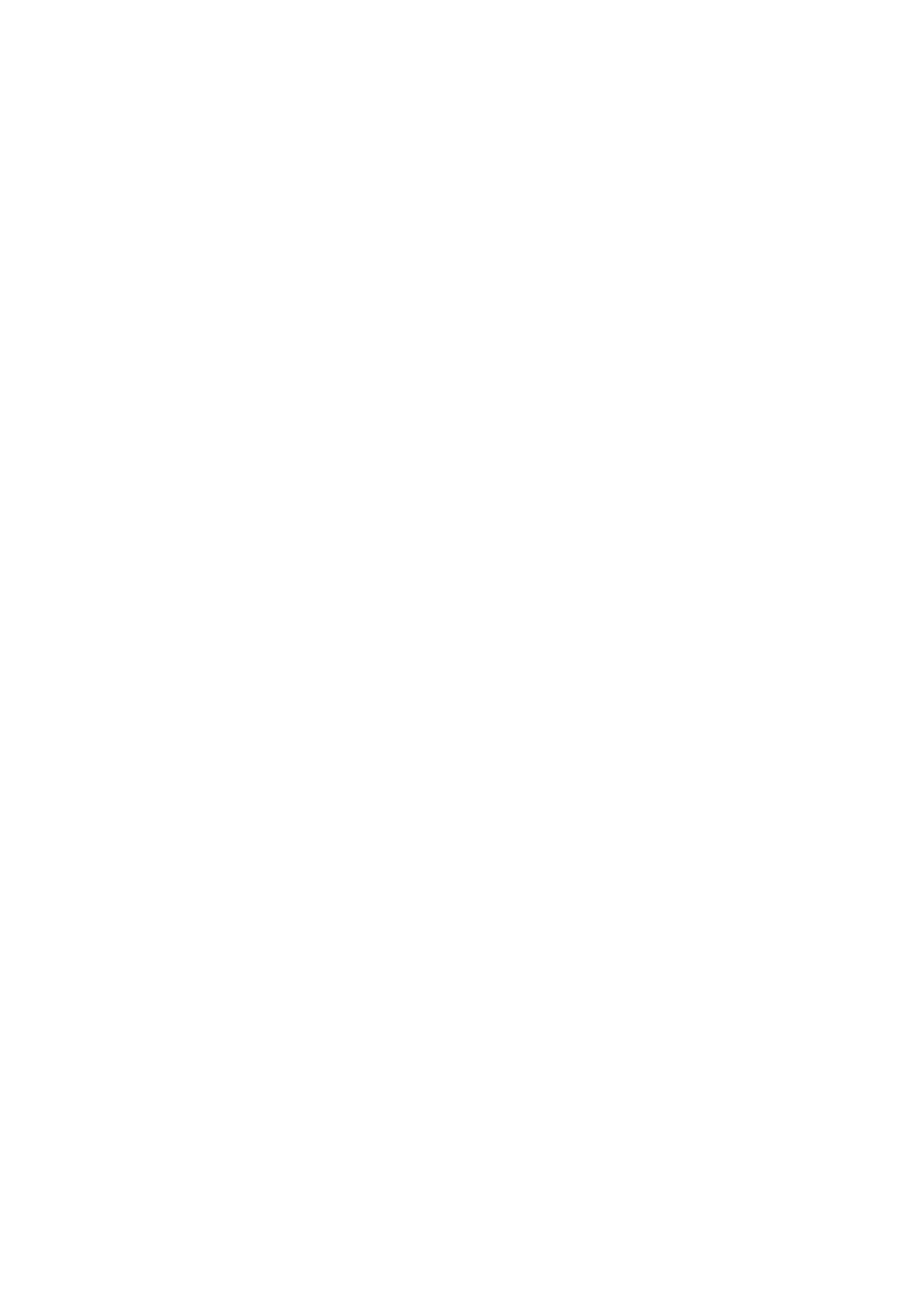

# **Disclaimers**

### *Inherent Limitations*

*This report has been prepared as outlined in the Scope Section. The services provided in connection with this engagement comprise an advisory engagement, which is not subject to assurance or other standards issued by the Australian Auditing and Assurance Standards Board and, consequently no opinions or conclusions intended to convey assurance have been expressed.* 

*No warranty of completeness, accuracy or reliability is given in relation to the statements and representations made by, and the information and documentation provided by, Murray Darling Basin Authority management and personnel consulted as part of the process.* 

*KPMG have indicated within this report the sources of the information provided. We have not sought to independently verify those sources unless otherwise noted within the report.* 

*KPMG is under no obligation in any circumstance to update this report, in either oral or written form, for events occurring after the report has been issued in final form.* 

*The findings in this report have been formed on the above basis.* 

### *Third Party Reliance*

*This report is solely for the purpose set out in the Scope Section and for the Murray Darling Basin Authority's information, and is not to be used for any other purpose.* 

*This report has been prepared at the request of the Murray Darling Basin Authority in accordance with the terms of KPMG's engagement letter dated 7 October 2011. Other than our responsibility to the Murray Darling Basin Authority, neither KPMG nor any member or employee of KPMG undertakes responsibility arising in any way from reliance placed by a third party on this report. Any reliance placed is that party's sole responsibility.* 

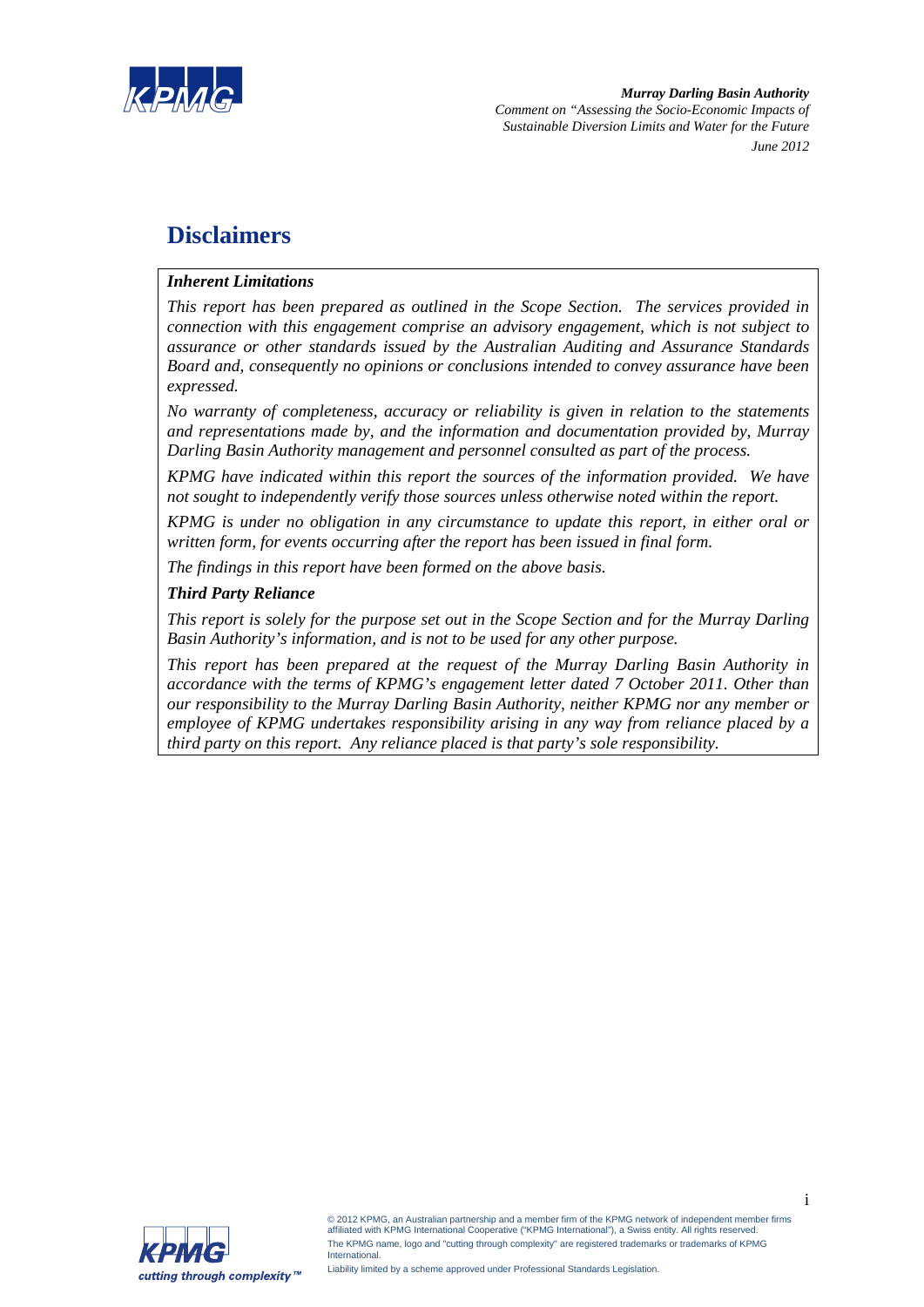

*Murray Darling Basin Authority Comment on "Assessing the Socio-Economic Impacts of Sustainable Diversion Limits and Water for the Future June 2012*

# **Contents**

| <b>Key Findings</b> |                                              |   |
|---------------------|----------------------------------------------|---|
|                     | Introduction                                 | 3 |
| 1.1                 | Scope                                        | 3 |
| 1.2                 | Overview of Arche Method                     | 3 |
| $\overline{2}$      | <b>Baseline and Direct Impact Estimation</b> |   |
| 2.1                 | <b>Baseline</b>                              | 7 |
| 2.2                 | Direct impact estimation                     | 8 |
|                     |                                              |   |



© 2012 KPMG, an Australian partnership and a member firm of the KPMG network of independent member firms affiliated with KPMG International Cooperative ("KPMG International"), a Swiss entity. All rights reserved. The KPMG name, logo and "cutting through complexity" are registered trademarks or trademarks of KPMG International.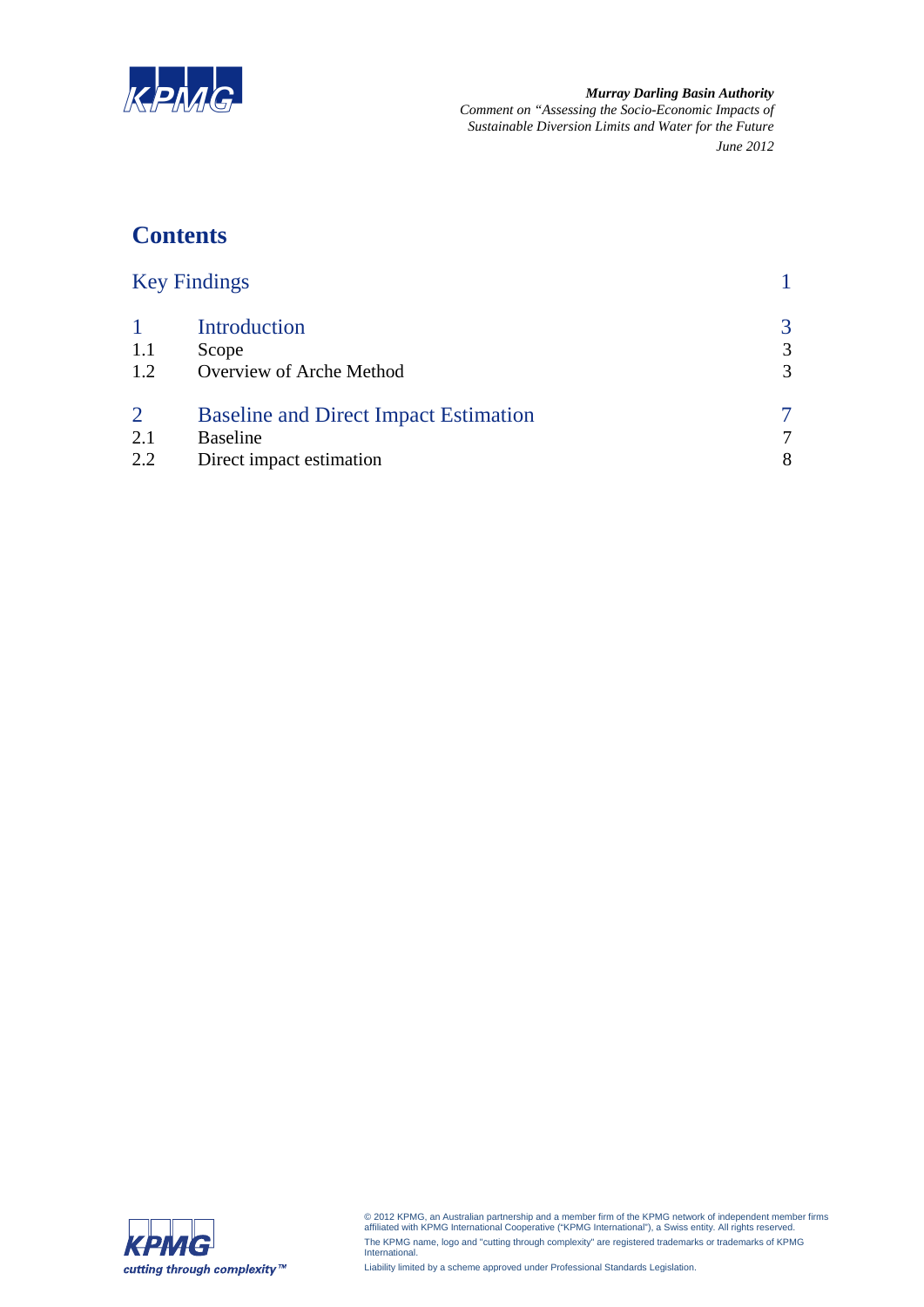

# **Key Findings**

Arche were engaged by the Department of Sustainability, Environment, Water, Population and Communities (DSEWPaC) and the Murray Darling Basin Authority (MDBA) to undertake economic analysis of the short-run impact of policy changes in the Murray Darling Basin at a fine level of regional detail. The objective of the project was to develop case study assessments to determine the net impacts of policy changes at a local community scale<sup>1</sup>. This type of analysis faces a number of challenges, namely:

- obtaining appropriate data for small regions (e.g. LGAs) is difficult; and
- capturing the economic and hydrological linkages between regions is complex.

Broadly, the method employed by Arche involves two steps:

The assessment of direct impacts of reductions in SDLs on the gross value of irrigated agriculture production (GVIAP)

> The application of these estimated direct effects to a region specific IO multiplier analysis to estimate indirect estimates

To measure the direct impact of the reductions in SDLs for each local government area, Arche relied on information from the ABARES WTM. Percentage reductions in SDLs were applied to each LGA based on the reduction in the broader Sustainable Yields Region.

The second stage of the analysis involved construction of an IO table for each LGA. The regional tables are based on an Australian IO table disaggregated to the LGA level using employment data derived from the 2006 ABS Census.

Given the limitation in data availability, a number of assumptions and adjustments were necessary to undertake the analysis at the LGA regional level. A number of approaches could have been adopted by Arche in making these assumptions and adjustments. The following table outlines alternate approaches to model development and assumptions that could potentially enhance the efficiency and usefulness of the analysis.

| <i>unu uppmipmons</i>                                 |                                                                                       |  |  |  |
|-------------------------------------------------------|---------------------------------------------------------------------------------------|--|--|--|
| Method/Assumption                                     | Alternate Approach                                                                    |  |  |  |
| IO modelling framework                                | Consider duration of adjustment period given short-run nature<br>of modelling method. |  |  |  |
| estimation<br>Direct<br>impact<br>based on ABARES-WTM | Incorporate regional variation in water use intensity in regional<br>disaggregation.  |  |  |  |
|                                                       | Use of WTM results under water trade assumptions may be<br>more appropriate.          |  |  |  |

| Table 1: Alternate approaches to Arche method for estimating economic impacts (modelling |  |  |
|------------------------------------------------------------------------------------------|--|--|
| and assumptions)                                                                         |  |  |

l <sup>1</sup> ARCHE Consulting, 2011, *Assessing the Socio-Economic Impacts of Sustainable Diversion Limits and Water for the Future Investments: An Assessment of the Short-Term Impacts at a Local Scale, report prepared for DSEWPaC* and MDBA, November.

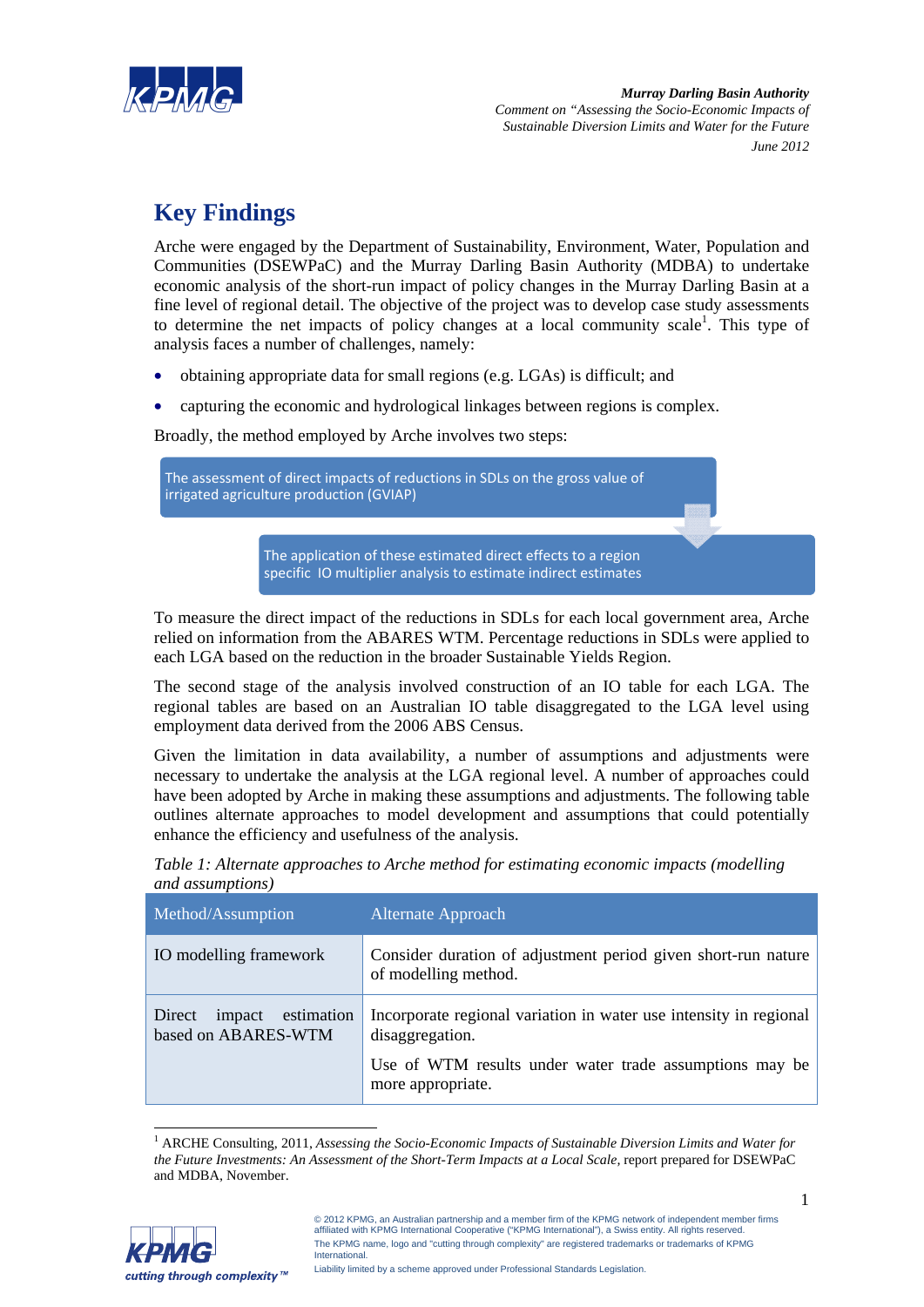

*Murray Darling Basin Authority Comment on "Assessing the Socio-Economic Impacts of Sustainable Diversion Limits and Water for the Future June 2012*

| Method/Assumption    | <b>Alternate Approach</b>                                                                                                                                                                                                                                                            |
|----------------------|--------------------------------------------------------------------------------------------------------------------------------------------------------------------------------------------------------------------------------------------------------------------------------------|
| Baseline development | Adjust employment baseline to account for changes in<br>$\bullet$<br>regional population over time.                                                                                                                                                                                  |
|                      | Adjust size of agriculture sector to reflect "business-as-<br>usual" decline over time.                                                                                                                                                                                              |
|                      | Ensure baseline and scenarios are specified for the same<br>٠<br>year (or results adjusted accordingly).                                                                                                                                                                             |
| General assumptions  | Manual allocation of land use substitutions potentially<br>٠<br>results in an overstatement of negative impacts. Allowing<br>optimal production substitution based on marginal value of<br>water may be more appropriate and consistent with other<br>economic modelling approaches. |
|                      | Could allow land and labour ratios to vary to allow for<br>$\bullet$<br>sensitivity to water prices.                                                                                                                                                                                 |
|                      | Consider accounting for difference in timing of<br>٠<br>infrastructure spending (short-term) and productivity<br>impacts (long-term).                                                                                                                                                |

Source: KPMG analysis

It is noted that a number of these approaches are beyond the scope of the Arche report. Additionally, a number of these approaches would require resources and data beyond that available to Arche in undertaking their analysis.

The IO modelling approach used by Arche is within the scope of the analysis. However, IO modelling tends to overstate the adverse impacts of the SDL reduction. IO modelling results can be viewed as an upper bound.

Arche note that the approach adopted in their study required a significant number of assumptions due to the specific project requirements and data limitations. Arche conclude that, due to the approach adopted, the results of the analysis are likely to overestimate the negative impact of the Basin Plan and underestimate the positive impact of Water for the Future<sup>2</sup>.

Overall, given the scope and purpose of the analysis and various limitations outlined above, the approach adopted by Arche is reasonable.

 $\frac{2}{2}$  Ibid.



© 2012 KPMG, an Australian partnership and a member firm of the KPMG network of independent member firms affiliated with KPMG International Cooperative ("KPMG International"), a Swiss entity. All rights reserved. The KPMG name, logo and "cutting through complexity" are registered trademarks or trademarks of KPMG **International**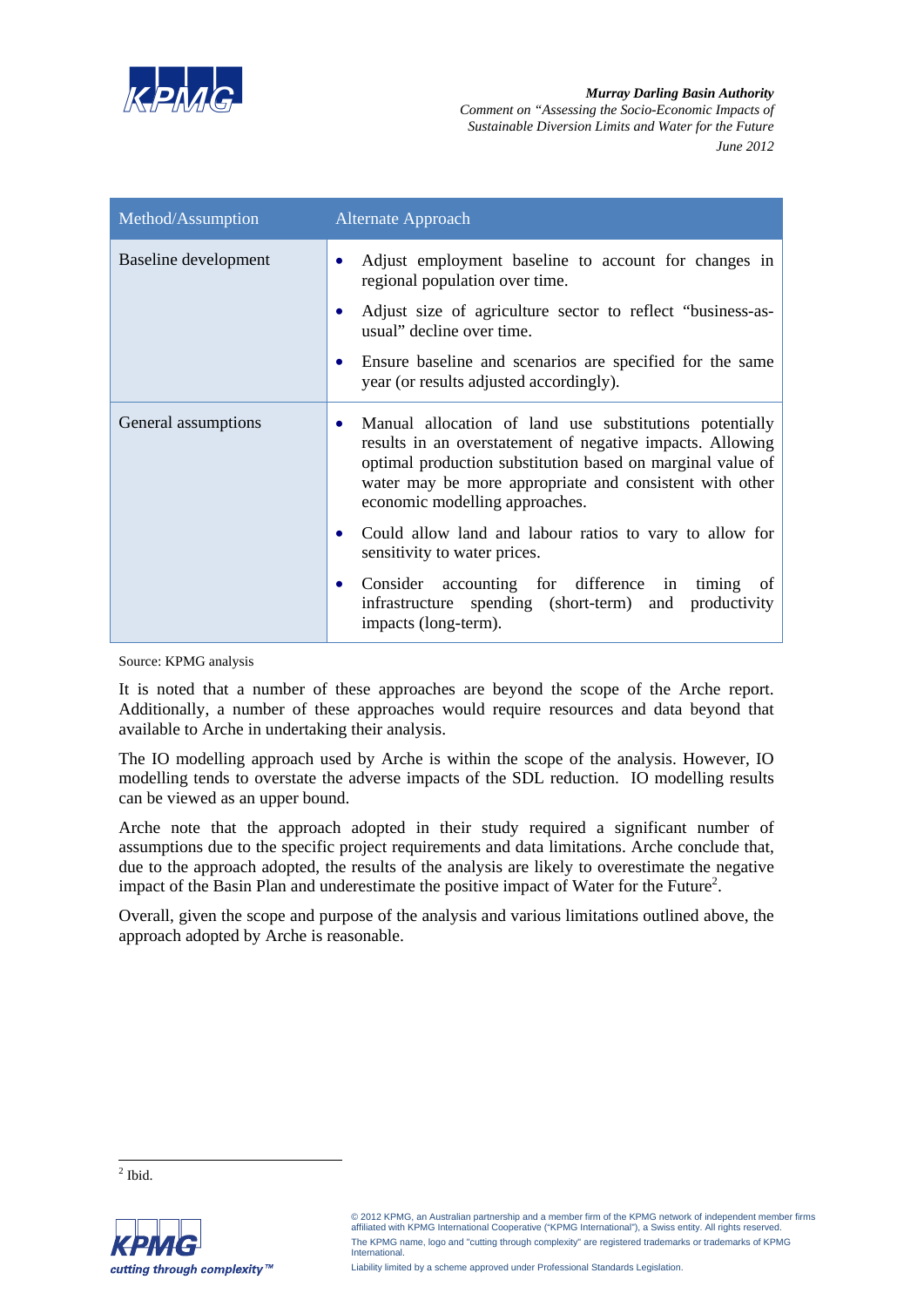

# **1 Introduction**

Arche Consulting (Arche) were engaged by the Department of Sustainability, Environment, Water, Population and Communities (SEWPaC) and the Murray Darling Basin Authority (MDBA) to undertake an analysis of the potential short-run socio-economic impacts of the Murray-Darling Basin Plan and the Water for the Future program. The specific objective of this project was to develop case study assessments to explore the net impacts from the implementation of reduced Sustainable Diversion Limits (SDLs) at a local community/regional level. The report focuses on the short-run impacts at a relatively fine level of regional detail<sup>3</sup>. The project was commissioned, in part, to complement the MDBAs socio-economic modelling undertaken at a higher level of regional aggregation by Monash University and ABARES.

# **1.1 Scope**

The MDBA has commissioned a brief third-party assessment of the method employed by Arche in their report "*Assessing the Socio-Economic Impacts of Sustainable Diversion Limits and Water for the Future Investments: An Assessment of the Short-Term Impacts at a Local Scale*<sup>24</sup>. In this assessment, the validity of specific results is not addressed; rather, commentary is provided on the efficacy and utility of the method employed.

The level of detail included in this review reflects the availability of technical detail included in the Arche report. The comments contained in this review are, therefore, restricted to the data and assumptions used and general observations on the use of IO multipliers in regional economic analysis.

It is acknowledged that the Arche report was prepared within scope, timeframe, data availability and budget limitations. Many of the issues raised in this review are a function of the limited resources available in undertaking the analysis. A more detailed, sophisticated and expensive technique could provide solutions to some of the issues raised in this review, and additional time and personnel could potentially increase the quality of the data used.

This review does not seek to be critical of Arche consulting.

In undertaking this review, the issues identified primarily focus on:

- data and techniques employed for establishing the baseline and direct impacts; and
- the validity of IO modelling for estimation of wider economic impacts.

## **1.2 Overview of Arche Method**

Arche were engaged to undertake short-run analysis at a fine level of regional detail. Data for this type of analysis is notoriously scarce and unreliable. Arche note in their report that obtaining appropriate data at a small area (LGA) level is a challenge. In addition, economic modelling that seeks to capture inter-sectoral linkages at such a fine level of regional detail is generally very difficult to undertake in a robust way.

Broadly, the method employed by Arche involves two steps:

l



<sup>3</sup> ARCHE Consulting, 2011, *Assessing the Socio-Economic Impacts of Sustainable Diversion Limits and Water for the Future Investments: An Assessment of the Short-Term Impacts at a Local Scale, report prepared for DSEWPaC* and MDBA, November.

<sup>4</sup> Ibid.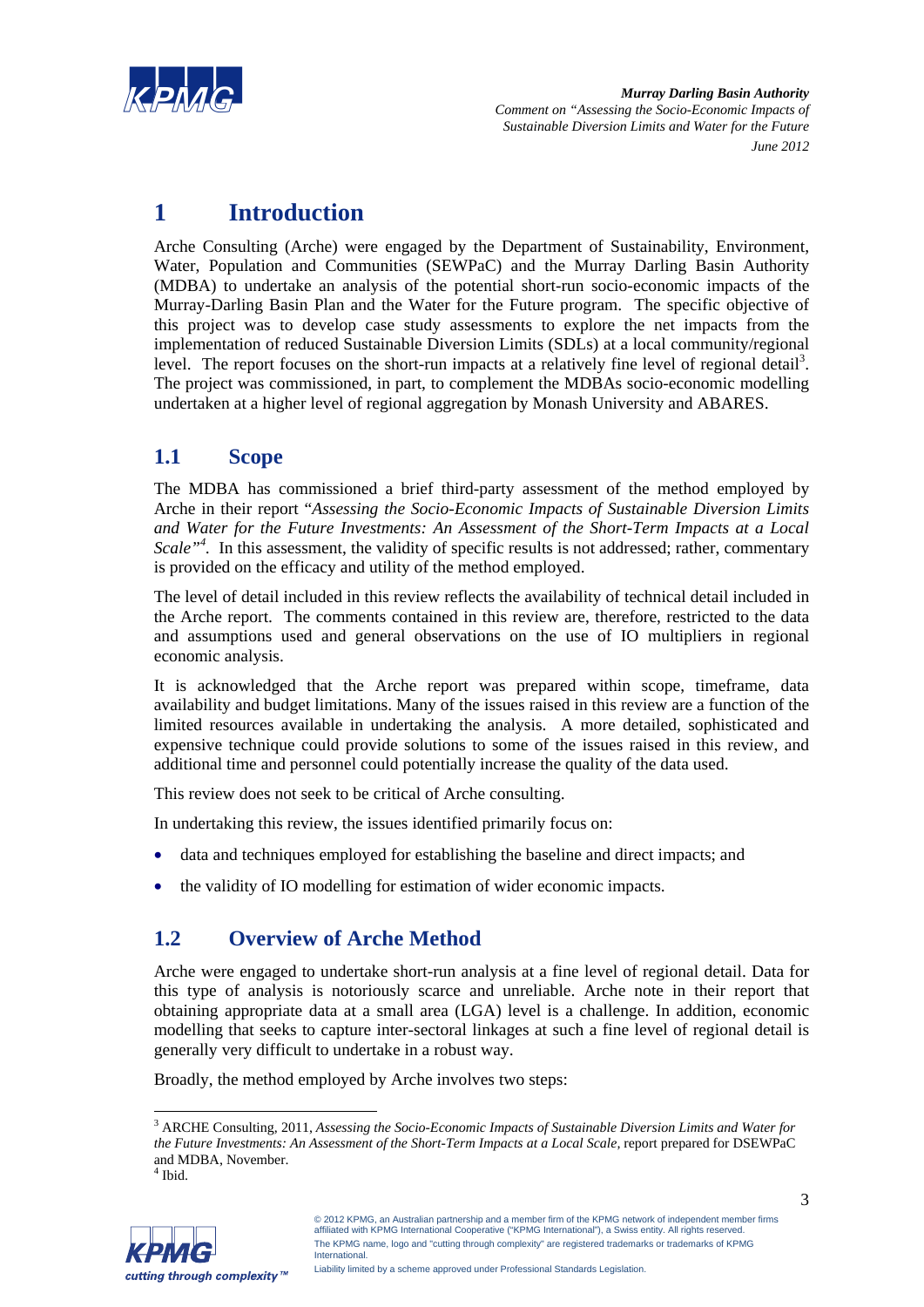



This is a common approach applied by economists to estimate the regional economic impacts of policy changes.

### *Direct impact assessment*

Arche estimated the direct impacts of SDL reductions in terms of GVIAP<sup>5</sup>. Estimates for baseline GVIAP at the regional level were constructed from various data sources including statistics on:

- irrigated crop areas;
- commodity prices; and
- regional-level farm gross margin budgets.

Arche assessed the characteristics of a particular region's irrigated agriculture sector using data on enterprise type, product mix, employment and regional profit. The SDL reductions imposed to generate the modelled results were based on information on estimated diversions and government interventions (such as the Water for the Future program's investments in irrigation infrastructure).

The estimates used by Arche to generate the SDL reduction scenarios were derived from the ABARES<sup>6</sup> Water Trade Model (WTM).

#### **The ABARES – WTM**

The WTM is a comparative static, partial equilibrium, hydro-economic model. Irrigated agriculture production is modelled using a Cobb-Douglas production function with two inputs, water and land. Water networks are modelled using a nodal framework, in which water flows between hydrologically connected regions are accounted for at specific points (or "nodes") in the system linked (or not linked, as the case may be) to other nodes. At any given point on a watercourse, water availability is given by the sum of local surface water run-off, surface water run-off from hydrologically connected regions upstream and local groundwater.

The WTM is based on Sustainable Yield Regions. These are broader than the LGAs defined in the Arche analysis. Accordingly, the subsequent stage of the analysis involved disaggregating Sustainable Yield Region water reductions into LGAs level reductions. The Arche analysis assumes that the water reductions would apply based on relative water use in each LGA within the broader Sustainable Yield Region.

A reduction in water availability generally results in a reduction in production of irrigated crops and the land from this irrigated crop production is converted to dry land agriculture. Assuming

 $<sup>6</sup>$  ABARES(2010) Environmentally sustainable diversion limits in the Murray-Darling Basin:</sup> Socio-economic analysis, ABARES report prepared for the Murray-Darling Basin Authority, Canberra.



1

<sup>&</sup>lt;sup>5</sup> GVIAP is the wholesale-level value of recorded production, measured at market prices.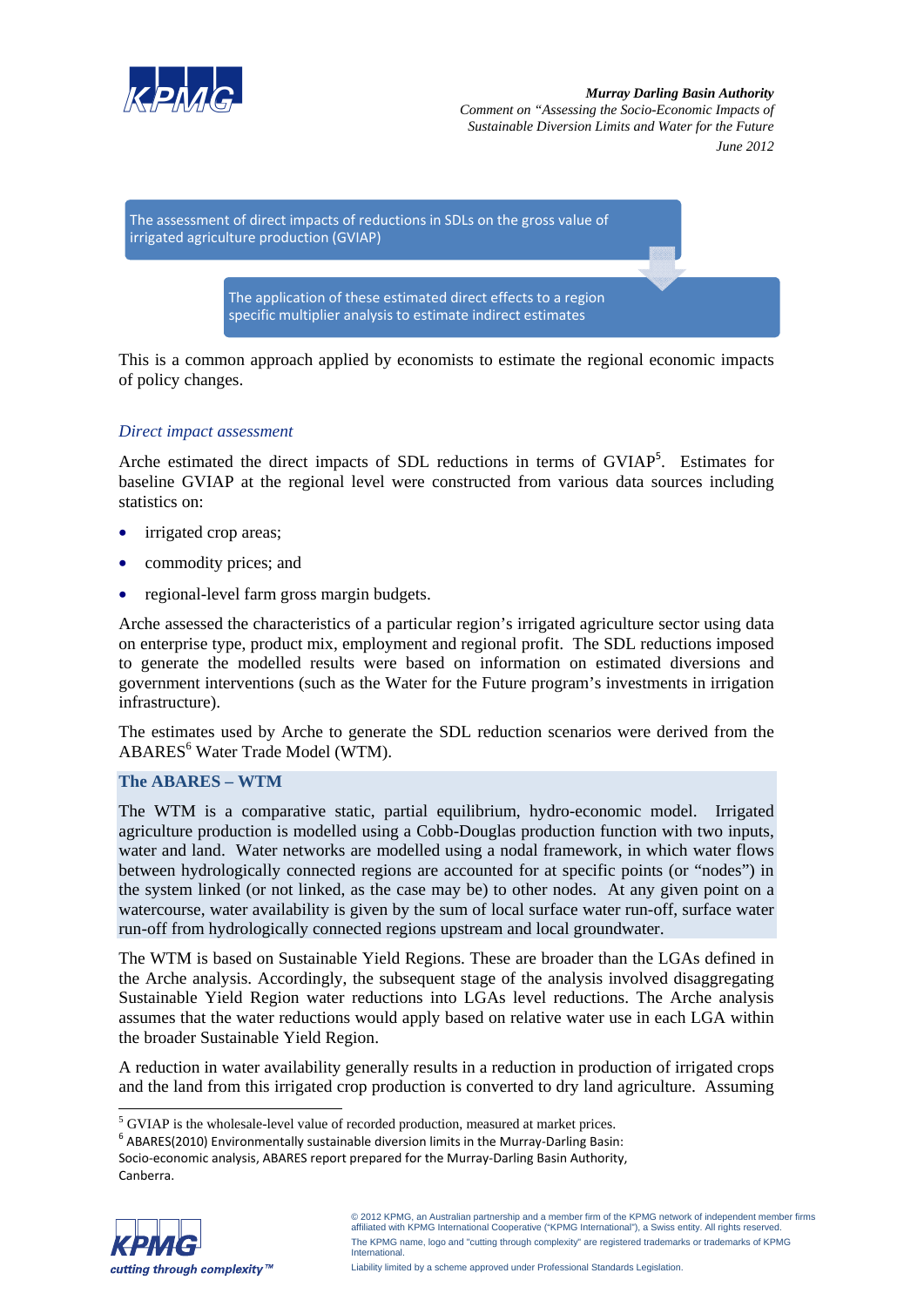

constant ratios of water, land and labour to GVIAP (based on gross margin budgets sourced from state government) for each crop type, Arche used the change in dry land and irrigated agriculture production mix to estimate changes in the expenditure of the irrigation sector. These expenditure impacts formed the inputs to stage two of the project, estimation of the indirect economic impacts.

### *Indirect economic impacts*

The second stage of the analysis involves construction of an IO table for each LGA. The regional tables are based on an Australian IO table disaggregated to the LGA level using employment data from the 2006 ABS Census<sup>7</sup>. The changes in expenditure patterns of the irrigation sector (the direct impacts derived in stage one) were then applied to IO multipliers to estimate indirect regional economic impacts.

Arche constructed an IO table for each region that reflects a snapshot in time. These tables were used to estimate IO multipliers and assess the "backward linkages" (also known as "upstream effects") between sectors impacted and the broader regional economy.

### *Usefulness of the IO framework*

Arche's approach involves the use of an IO table for each region and the application of multipliers to assess the short-run regional economic impacts of implementing SDL reductions. Given the scope of the Arche analysis, this is considered a reasonable approach.

When interpreting the Arche analysis, it is important to consider the underlying assumptions of the IO modelling employed and the assumed changes in the use of land from irrigated agriculture to dry land farming The IO framework assumes there is no limit on the supply of production factors available in each region. This limits its application to large-scale and/or long run events or policy changes. However, IO analysis is effective in assessing the short-run impact of an event in a narrowly defined region. Considering the potential impacts arising from a change in land use (or an adjustment of factors), potentially involves a medium to long adjustment period. The Arche analysis assumes the transition from irrigated agriculture to dry land farming. This is considered to require a medium to long run period of adjustment<sup>8</sup>. Accordingly, the appropriateness of the IO approach for this analysis may be diminished.

The IO approach would be most suited to estimating the short-run impact of a reduction in irrigated agriculture without assuming that irrigated agriculture could be converted to dry land farming. However, such an analysis would likely overstate the negative impacts of the policy change.

### *Efficacy of the direct impact calculation*

To assess the direct impact of the SDL reductions, Arche estimated the water reduction for each LGA region. The availability of data regarding the likely reduction in SDLs by LGA is limited. Accordingly, Arche disaggregated ABARES-WTM results at the Sustainable Yield Region level to the relevant LGA level. In undertaking this disaggregation, Arche assumes equal proportional reductions. This assumption relies on water use intensity being consistent across



l

 $7$  The IO tables used in the Arche analysis were based on ABS 2006 Census data and were derived specifically for the purpose of their analysis.<br><sup>8</sup> A discussion with ARCHE report author indicated the adjustment period required is about 5 to 6 years.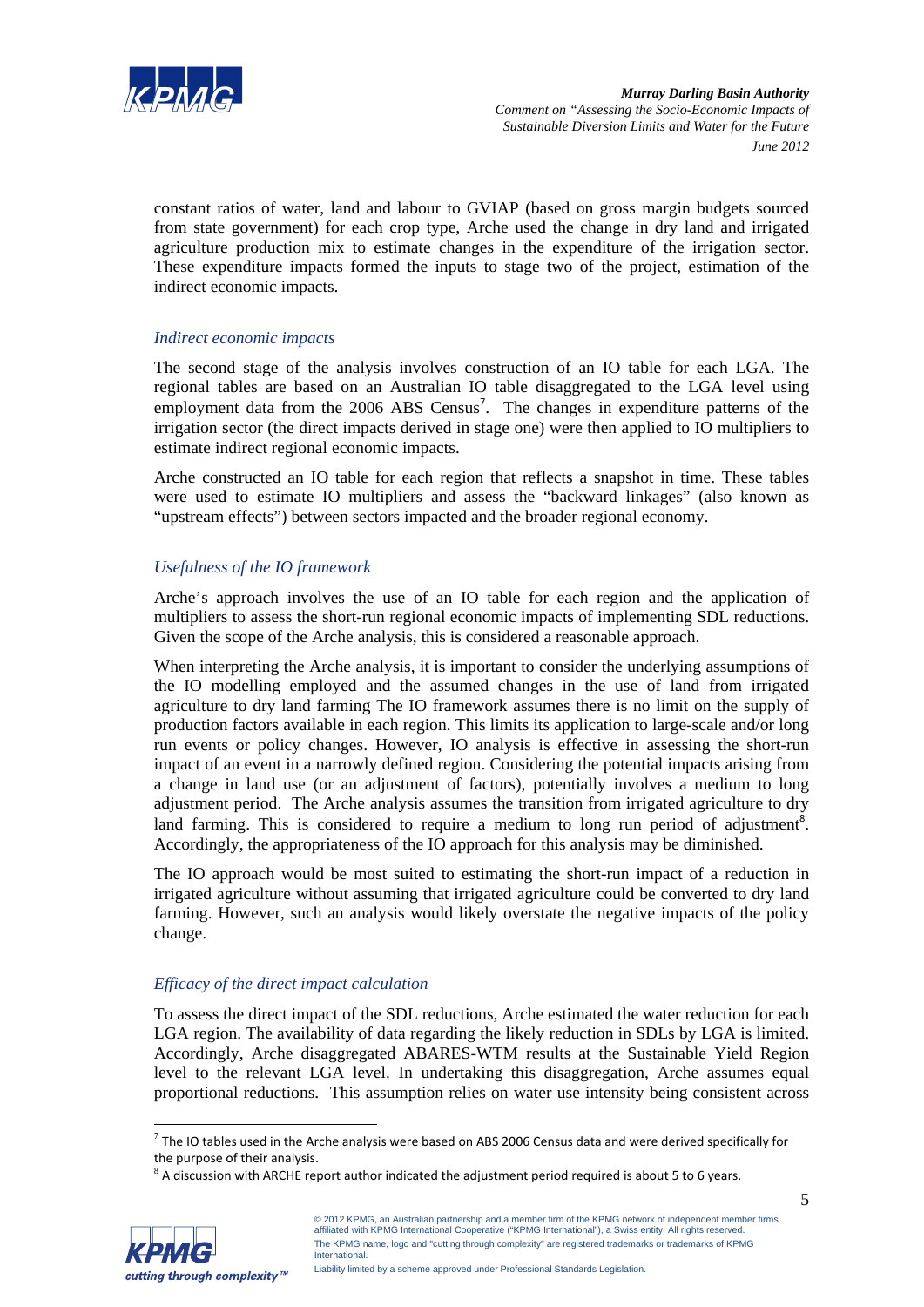

LGA regions within each relevant catchment area. The composition of irrigated agriculture production is different in each LGA region and there would likely be differences in water use intensity. Accordingly, the appropriateness of the proportional disaggregation method may be diminished.

### *Efficacy of the IO modelling:*

The WTM results used in the main Arche analysis assume no water trade. This can be justified from a short-term perspective, however, water trade is an essential element of the overall SDL reduction program over the policy reform period. Accordingly, the use of the WTM results under water trade assumptions would be more appropriate. A sensitivity analysis was included in the Arche report that modelled the impacts with water trade, however, these results were not reported as key findings.

The use of WTM results under the no trade assumption avoids some complications arising from potential changes in agriculture prices due to water trade. However, any adjustments requiring a change in land use would have long-run implications, and therefore, the Arche modelling analysis could be enhanced by incorporating water trade impacts into the direct impact calculation.



© 2012 KPMG, an Australian partnership and a member firm of the KPMG network of independent member firms affiliated with KPMG International Cooperative ("KPMG International"), a Swiss entity. All rights reserved. The KPMG name, logo and "cutting through complexity" are registered trademarks or trademarks of KPMG International.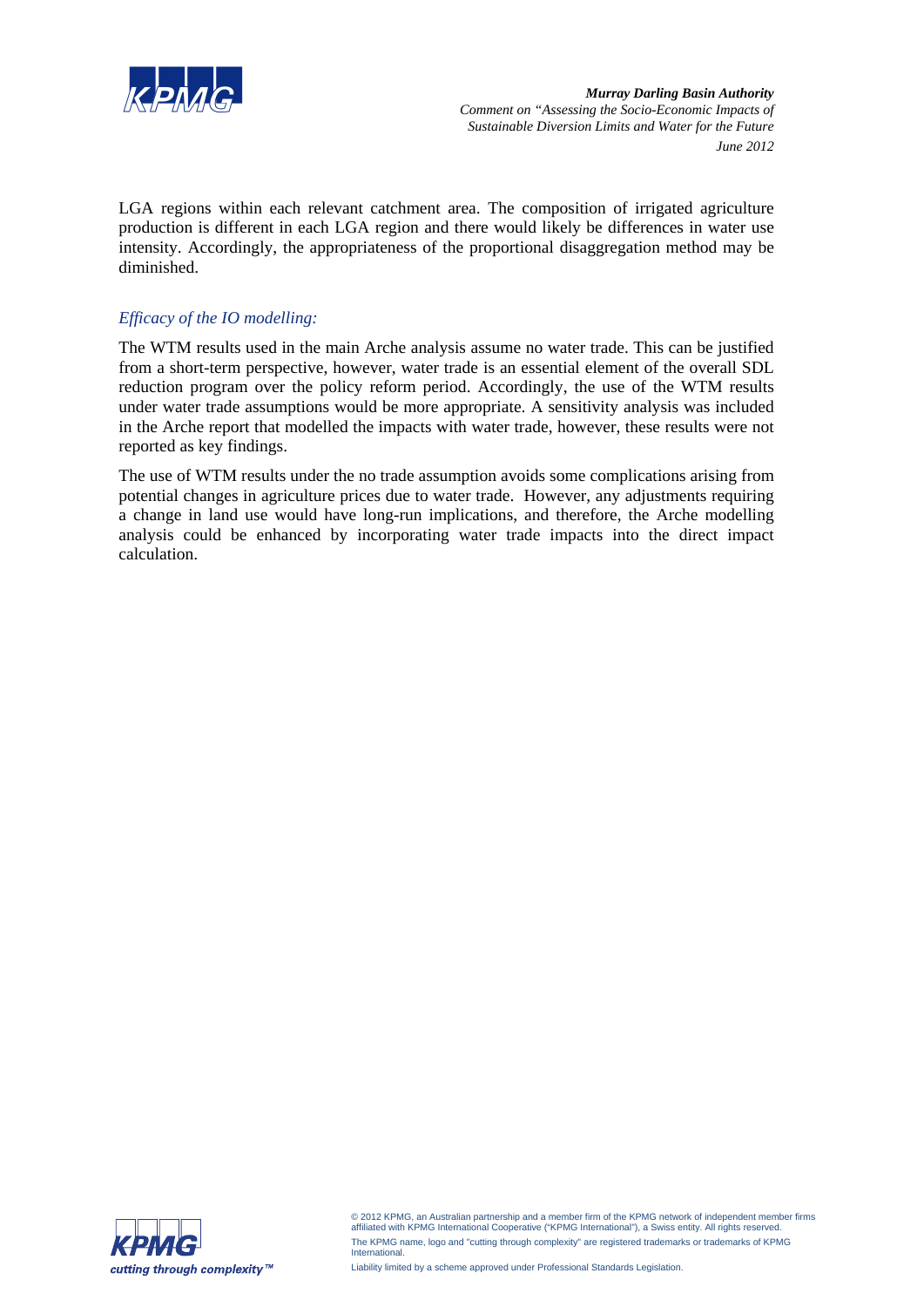

# **2 Baseline and Direct Impact Estimation**

# **2.1 Baseline**

The precise method used in the development of the baseline is unclear. However, there are a number of issues that warrant further consideration, namely:

- the alternate baseline used for comparison of employment and the size of the agricultural sector; and
- the establishment of the baseline allocation of regional SDL reductions to LGAs.

## **2.1.1 Employment and the agriculture sector**

The regional employment impacts are based on the assumption that agricultural employment levels are static and equal to the base year. The employment results show that LGAs with larger declines in employment are generally those expected to experience the largest fall in population in the future. Static baseline regional employment levels (i.e. that do not take into account trends in regional population growth/decline) results in bias in the negative employment impacts into areas with a declining population.

In the baseline, the size of the agriculture sector remains static and consistent with that specified in the regional IO tables. There is potential that a decline in the agricultural sector will occur in a business-as-usual baseline scenario. From the point of view of comparative static analysis, this issue is more to do with the baseline assumptions regarding the relative size of the irrigated agriculture sector in each LGA economy.

It is not clear whether the base year of the regional IO tables in the Arche study represents a particular point of time in the future or in the past. The latest published detailed IO tables available from the ABS are for 2004-05. If the tables have not been modified to reflect a forecast economy once the full impact of the Basin Plan is implemented, they reflect the 2004- 05 structure of the local economy. If this is the case, in the context of a LGA with a declining agricultural sector and population (and therefore employment) pool, a shock to the number of jobs would translate to an inflated percentage of the smaller future regional population. This means that the impact on jobs and agricultural production would be overstated for these LGAs and may be understated for LGAs with increasing population (if agricultural production were also growing).

The Arche study assumes that all of the reforms occur in the final year of the implementation of the policy (i.e. the year when the full impact of the Basin Plan is implemented). The selection of the base year may not be so critical in the comparative static analysis provided that both the baseline and scenario are specified in the same year. However, caution would be needed in interpreting employment results reported as numbers employed. It is unclear which is the base year to which the final year reform effects are applied. The short-term effects in the final year or earlier might be quite different as the levels of the fixed factors will be significantly different.

## **2.1.2 LGA level water use**

Baseline diversions for each LGA are taken as a portion of the broader catchment baseline and are apportioned based on ABS data on diversions at the LGA level for 2005-06. The use of a

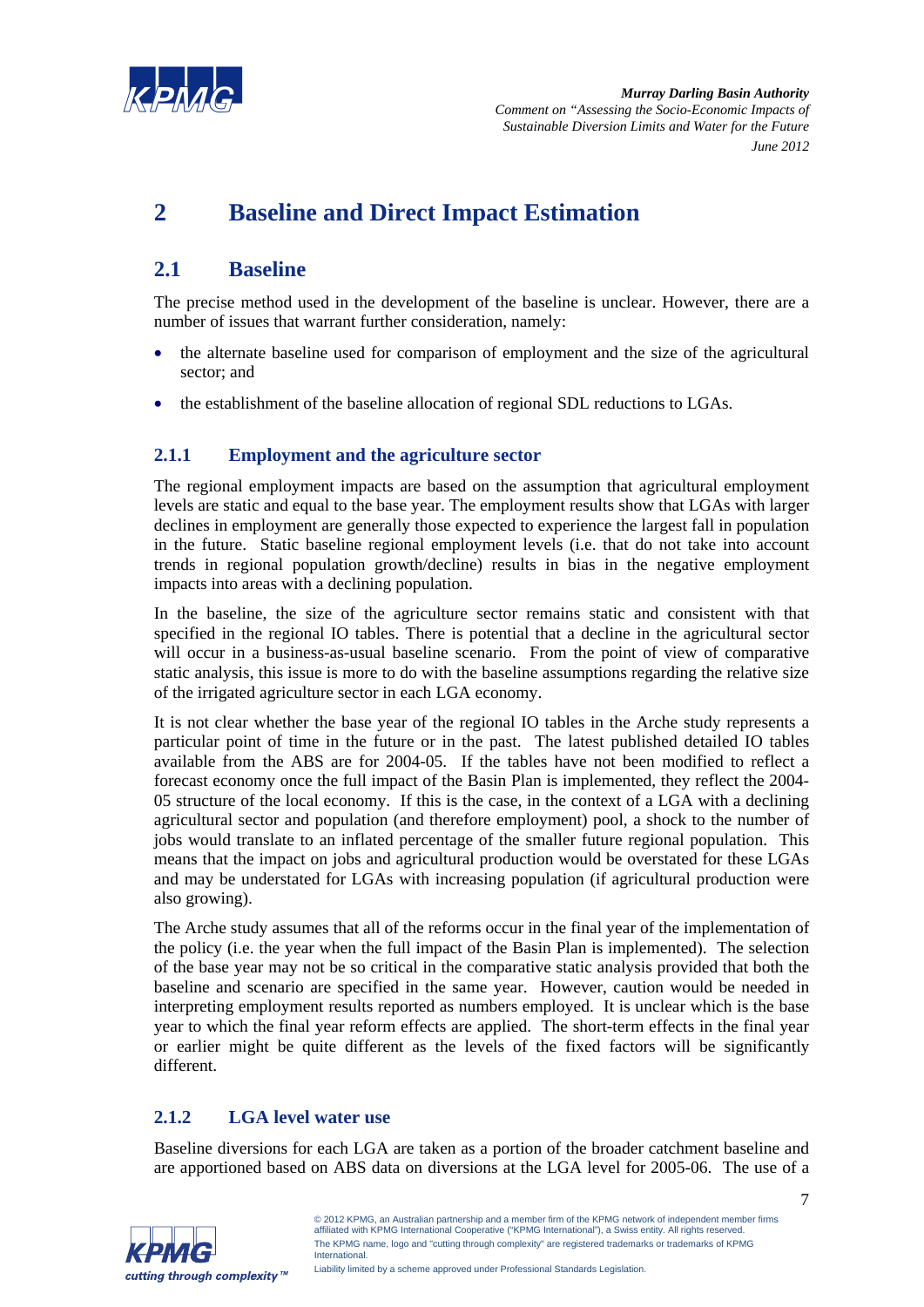

single point in time these apportionments over the long run may misrepresent water diversions in each LGA. Diversions are likely to vary significantly year-to-year and are sensitive to a number of factors, including:

- total rainfall and location;
- water quality;
- previous water capture;
- intraregional water trade;
- evaporation;
- agricultural production;
- crop composition and quality;
- technology;
- commodity prices;
- exchange rates: and
- wages.

The use of water diversions for a single year (2005-06) in establishing the baseline LGA allocation of regional water use may not be representative of medium to long-term water use. This method of allocation may also bias the results when apportioning water reductions under the scenario (discussed further in the next section).

## **2.2 Direct impact estimation**

As discussed previously, to determine the direct impacts of a water reduction scenario, Arche used the outputs of the ABARES WTM model. Local level data, such as farm budgets, were also used to establish the change in expenditure for each agricultural product. There are a number of issues associated with this method that warrant consideration, namely:

- the compatibility of the WTM with an LGA level model; and
- the assumptions relating to the reallocation of previously irrigated land, fixed factors ratios and water trade.

## **2.2.1 ABARES WTM compatibility**

Arche developed an LGA level model using a regional IO model for each of the selected LGAs. This approach is, in some ways, similar to the ABARES (2010 and 2011) modelling approach<sup>9</sup>, however, these analyses were based on more aggregated regional definitions. Arche used the Sustainable Yield Region level outputs from the WTM model and applied these to LGA level regional IO models.

MBARES (2010 and 2011) interfaced the WTM results with a CGE model, AusRegion, allowing the inclusion of resource constraints.

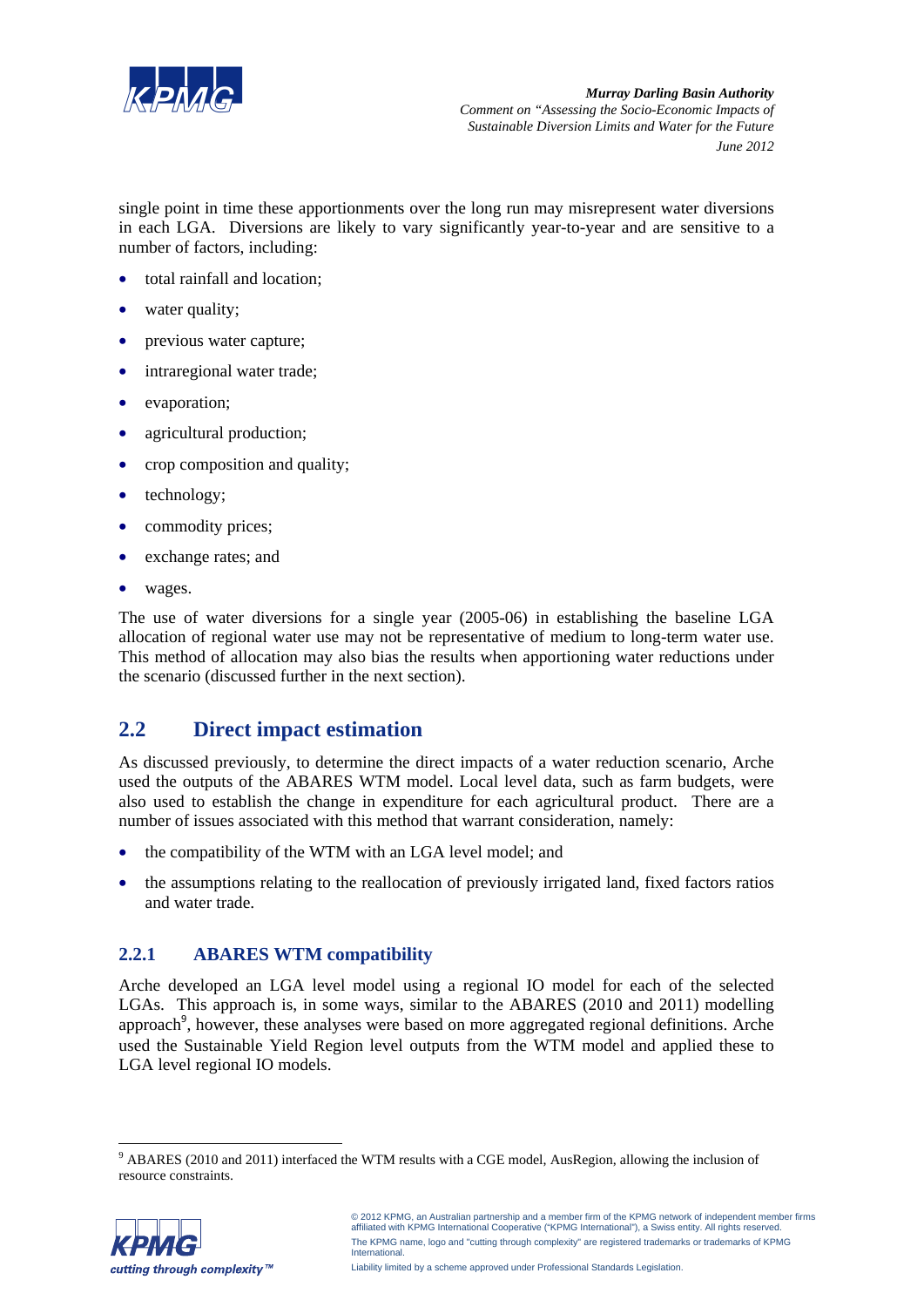

The development of single-region LGA IO models reflects the expectation that SDL impacts would vary across LGA regions. The individual regional models enabled Arche to apply different "Water for the Future" infrastructure investment in each LGA.

Interfacing the WTM outputs with the LGA level Arche models creates a number of challenges. For example, the application of the Sustainable Yield Region water reduction percentages from the WTM to the derived LGA level water use estimates may not reflect the different levels of water intensity generated from the different agriculture mix between LGA regions within a catchment area.

As noted by Arche, significant intra-regional trade is likely to result in asymmetrical distribution of water reductions between LGAs within a Sustainable Yield Region. This trade ensures that LGAs, where the agriculture industry comprised of commodities with the highest marginal returns to water (profitability), are allocated a smaller water reduction than those with lower marginal returns.

The application of a single water reduction percentage across these LGAs potentially creates an artificially large water reduction. This will potentially result in overstated negative impacts by implying a greater than optimal shift from irrigated agriculture to dry land agriculture (which may be less efficient in production). Conversely, LGAs within the region that are more inclined to sell water rights (due to a lower marginal return to water and a greater relative efficiency in dry land agriculture), will be artificially over-supplied with water at the prevailing market price, forcing an overproduction of irrigated agricultural products in which they lack a comparative advantage. Overall, the negative impact across the whole region is potentially overstated.

The WTM accounts for dry land agriculture and it is not clear how the replacement impacts of dry land agriculture are estimated. Arche have indicated that a manual adjustment was made to land allocation. It is assumed that Arche allocated the previously irrigated land to dry land production and have allocated other fixed factors in fixed proportions (issues with this method are discussed below).

## **2.2.2 Assumptions**

### *Land use substitution*

The Arche method focuses on the irrigated agriculture products most likely to be impacted by water use reductions and the dry land agriculture products most likely to replace them. While the selection of products appears to be reasonable, they do not capture product interaction within the region. Arche selected the crop to be impacted in each LGA using a number of methods, including:

- the dominant irrigated crop; and
- crop that has been affected historically by water reductions.

Generally, in economic modelling, the decision to sell water rights and reduce production is driven by the relationship between the marginal value of water and the market value of the water right. The displacement of irrigated agricultural production will initially be in the least profitable irrigated agriculture products. For example, when the availability of water is reduced farmers might reduce their irrigated wheat production before they reduce rice production (assuming the former is less profitable than the latter in terms of return to water use). The key

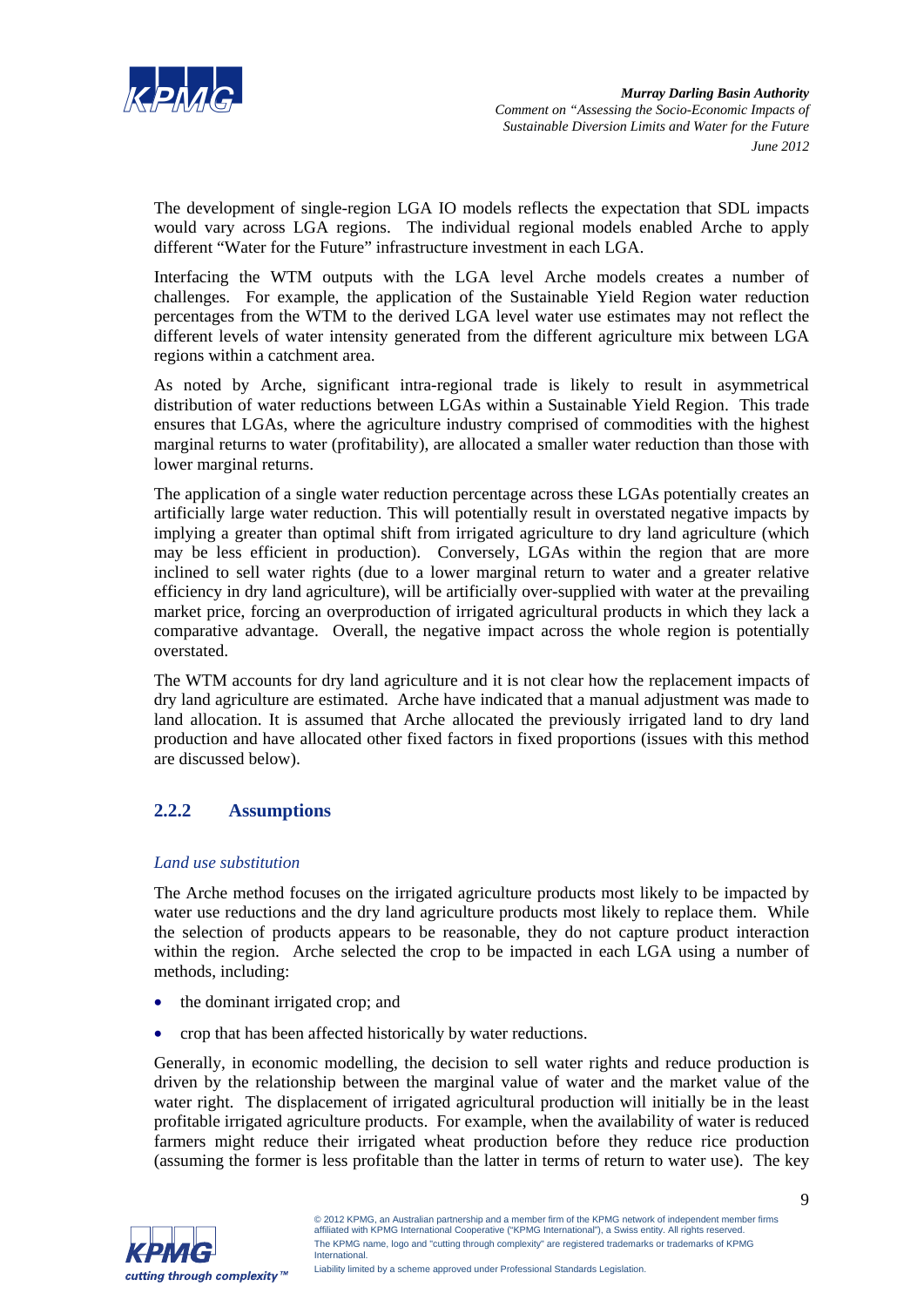

underlying substitution behaviour assumed in the Arche paper is that the reduction in production of one irrigated product and associated reallocation of irrigated land to dry land products. This substitution may not reflect the likely outcome under optimal substitution behaviour. In the Arche analysis, an overstatement of the negative impacts of water reductions potentially arises due to the manual allocation of a specific crop type that will decline under the water reduction scenario.

#### **Example of potential overstatement of negative impacts**

In the Balonne region, Arche assumes that cotton and wheat production will decline in response to SDL reductions and the land converted to dry land grazing. However, this allocation is made without reference to the value of other crops in the area and may impose an inefficient production mix on the region. One implication is that the direct employment declines may be overstated. Optimal production substitution is likely to result in a shift at least in part to production of less water intensive irrigated products that have a greater labour input than dry land grazing.

#### *Direct employment impacts*

For the direct employment impact estimation, Arche assumes fixed employment per unit of land for each of the agriculture products. Such fixed ratios may not hold in practice even in the short run. The land/labour mix could be very sensitive to the change in water prices. These ratios were also determined according to base year data that represents a single year, as opposed to a long-term average. This factor adjustment is particularly relevant when considering a change in the use of land.

### *Buybacks, infrastructure investment and trade*

The Arche study highlights that the flow-on impacts of infrastructure spending, buyback and trade are significant. Although these flow on impacts are relatively small compared to the impacts of SDL reductions in isolation and without such additional offsetting measures. Infrastructure spending is accompanied by productivity improvements in water use, which is reflected in the WTM results. In addition to these productivity impacts, Arche incorporates the impact of additional spending on infrastructure construction in the local economy. While the fiscal impacts of the infrastructure spending do not overlap with the productivity effects, the timing of these two impacts is quite different. That is, the infrastructure spending is transitory while the productivity improvement has lasting impacts. If the base year of the model was adjusted to the final year of implementation of the policy, the transitory impacts of the infrastructure spending will have already dissipated, but the productivity impacts will persevere.

Similar to the buyback scheme, the proceeds of water trade should be incorporated into the modelling analysis. It is not clear whether such financial gains from trade are taken into account. The impacts of water trade are not always offsetting. For some regions, such as Murrumbidgee, adverse impacts are larger when water trade is introduced (see Table 53 of the Arche report).

### **2.2.3 The efficacy of IO multipliers**

As mentioned previously, the scope of the Arche analysis was to assess the short-run implications of SDL reductions. No one empirical framework can provide a definitive answer

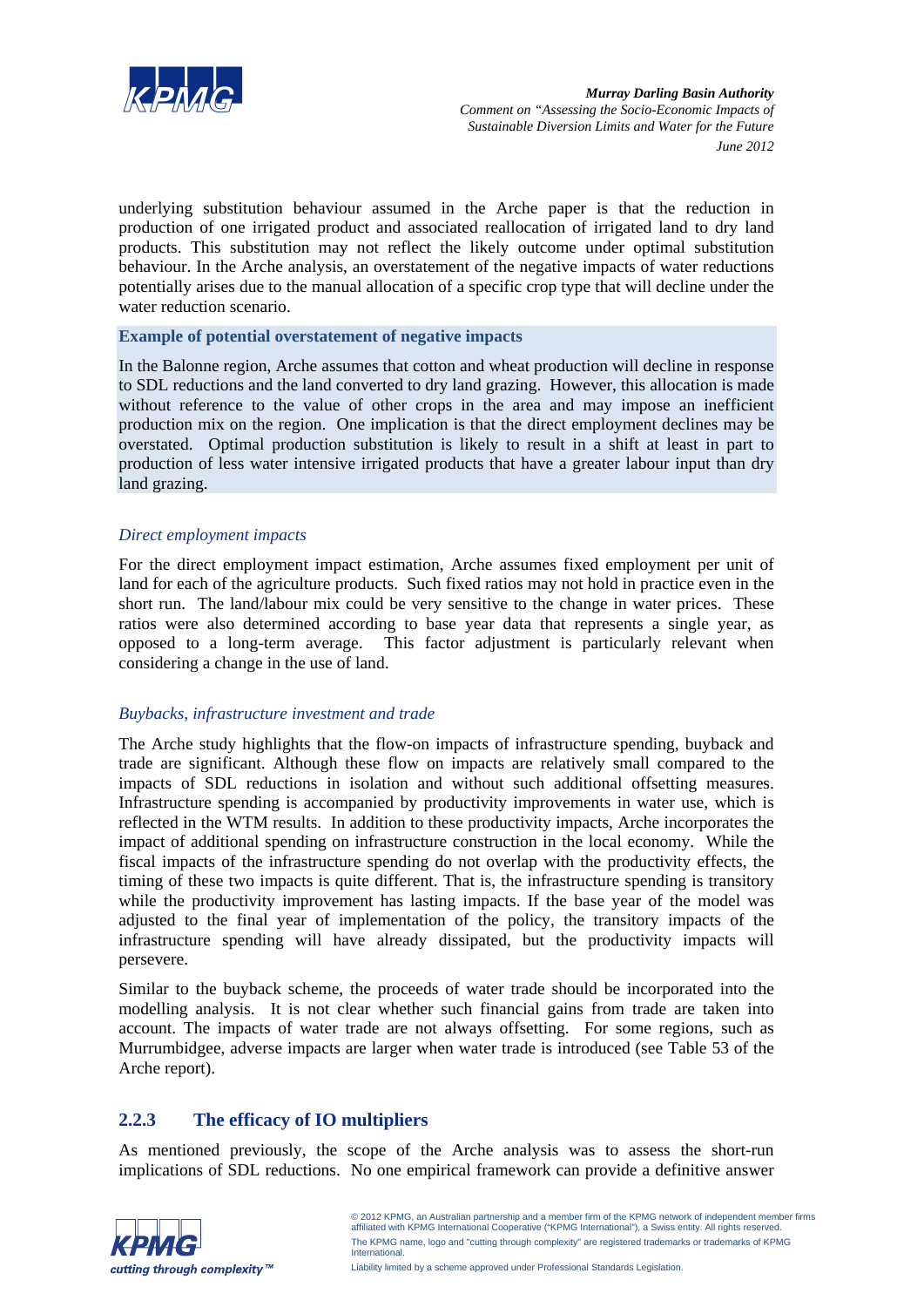

on such policy matters, IO modelling is of limited relevance to policy making, particularly in the long run. However, it may provide indicative impacts in the very short run, but these short run results would tend to overstate the adverse impacts of the SDLs reductions.

Due to the fixed IO coefficients inherent in IO modelling, the direct impacts of the modelled scenarios are based on a fixed ratio of water to GVIAP. Impacts on resource demands flow from the output effect at fixed prices (for example, changes in the demand for labour without supply constraints and the impact on wages). This assumes that the underlying irrigated agriculture production function has a fixed and linear relationship with water use and implies that all other inputs such as labour, other variable inputs, capital and land, are also fixed per unit of water and in terms of output.

A key behavioural element that is lacking in IO modelling is the change in the mix in irrigated and dry land farming. Such a change can be explained in (for example) a CGE model via the substitution elasticities between irrigated land and dry land and the structure of the production function. Arche have attempted to address this limitation by developing pre and post SDL reduction IO tables that are created with different agriculture sector production structures to reflect the displacement of irrigated farming activities for dry land agriculture. Such an approach is an improvement upon standard IO modelling and it reduces the rigidities in capturing the responses of the farming sector inherent in traditional IO approaches. However, as discussed in the previous section, this method requires a judgement-based manual redistribution of the agricultural sector.

IO models have several limitations, many of which the authors have noted, namely:

- There is no allowance for the substitution effects flowing from changes in relative prices, technological change, productivity or other dynamic production factors.
- There is no accounting for factors such as preference shifts, international trade impacts or resource constraints.
- Output shares are fixed, implying that producers in the multi-product IO table cannot respond to price changes in shifting the types of production they undertake.
- IO models cannot endogenously take into account: efficiency gains in average water use stemming from water trade; production switching to less water intensive agriculture; or the sale of water rights or technological progress over time. This means any variation in these parameters must be introduced into the model exogenously.

Fixed coefficient assumptions of this type are also generally not supported by time-series data. For example, data for land to water ratios vary markedly over years at a regional level.

An inability to allow fixed factors to adjust implies that the estimated adverse impacts of the SDL reductions would be larger; this is theoretically consistent in that the short run results (characterised by fixed factor) tend to be larger than long run results. The absence of pricesensitive substitution behaviour fixes employment/land ratios makes the IO modelling results much larger than if substitution was allowed. Therefore, the IO modelling approach will tend to overstate the adverse impacts of the SDL reduction. However, it is not known to what degree this overestimation occurs. Therefore, the IO modelling results can be used as an upper bound on the adverse impacts resulting from the scenario, or they can be seen as "overnight" effects – that is, immediate, very short run impacts. An IO approach provides a simple framework that quickly produces information that is useful in a very short-run analysis, but this is not a framework ideally suited to long-run policy analysis.